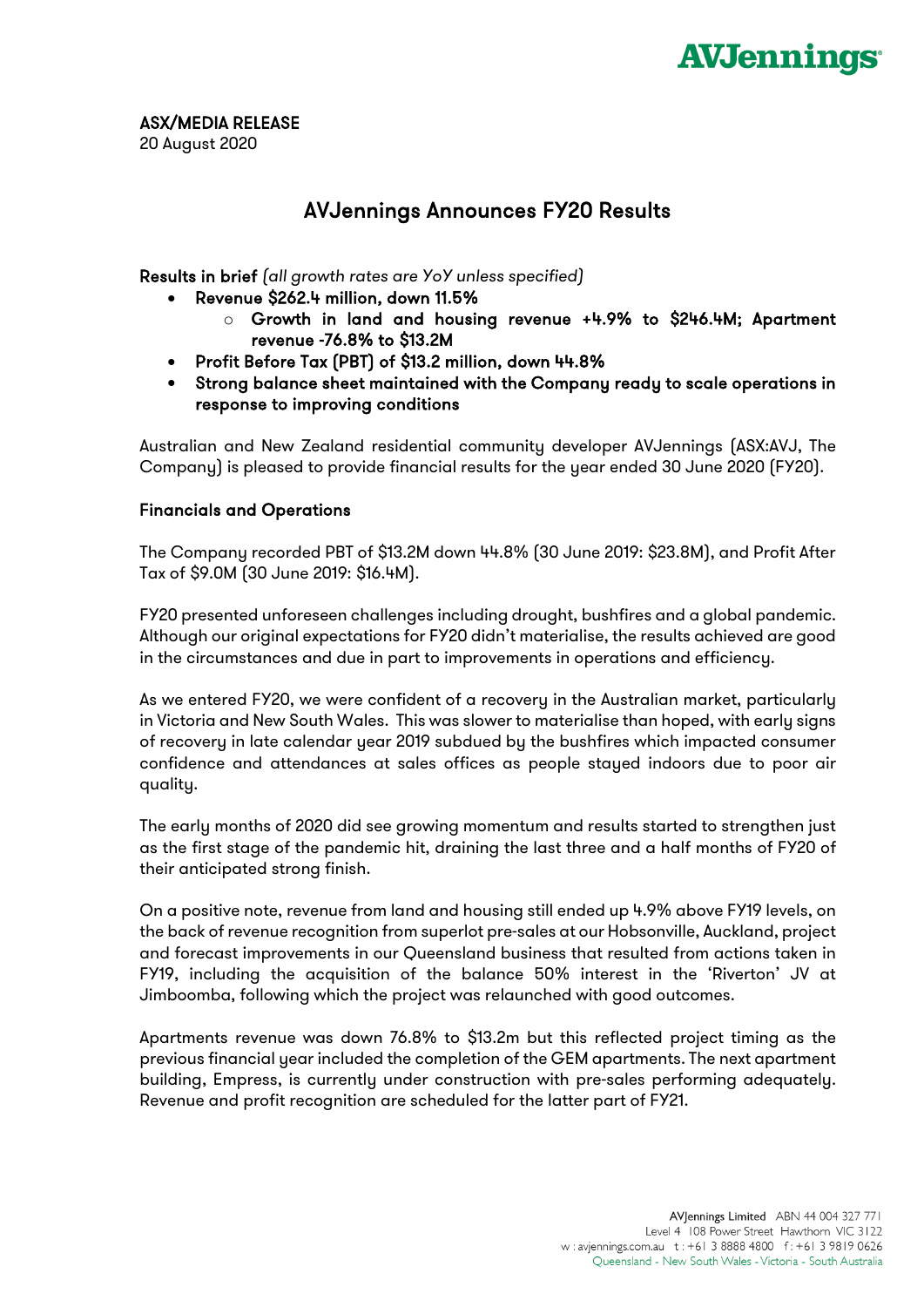# **AVJennings**



Overall, total revenue of \$262.4M was down 11.5% following lower settlement volumes (down 14.7% to 827 lots).

On the back of reduced margins in New South Wales, average margins decreased by 1.7 percentage points to 22.8%.

There continued to be a strong focus on overheads, and the pre-tax result includes an amount of \$1.6M in relation to JobKeeper for the April to June period. The Senior Executive Team and the Board took significant reductions in entitlements. In addition, all staff other than sales and site staff accepted accelerated leave arrangements to reduce labour expenses, which extend into FY21.

Whilst our commitment to rational and conservative land acquisitions has seen the value of most acquisitions protected from write-downs, the FY20 result does include an increase in inventory loss provisions of \$1.6M (FY19: nil) relating to regional projects in Queensland and South Australia.

## Capital Management

Controlled land inventory at 30 June 2020 was 12,134 lots (30 June 2019: 13,031 lots). This includes land at Caboolture, Queensland (approximately 3,500 lot equivalents) over which the Company holds options that are subject to the achievement of certain planning milestones.

As a response to pandemic-induced uncertainty, the Company sharply wound back physical production in early March to conserve cash, although production continued for those projects necessary to facilitate settlements of existing presales. This capability demonstrates the strength and flexibility of the Company's focus on horizontal development.

Work in progress was down year-on-year to 1,117 lots (30 June 2019: 1,600 lots), however, planning and design work continued largely unabated, leaving the Company well placed to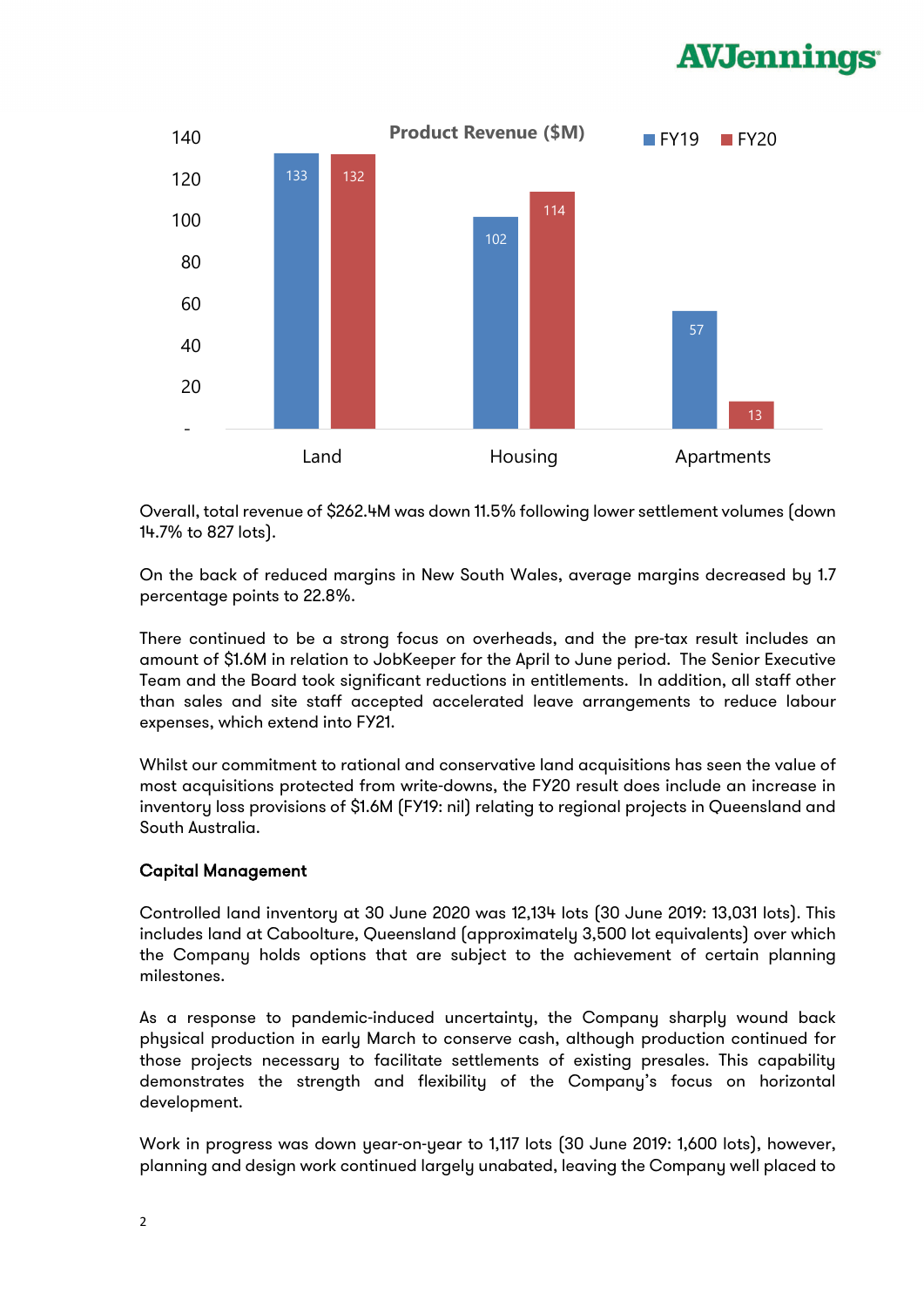resume physical works in key locations as Government stimulus measures were introduced and buyer confidence began to return.

Net debt remained comparable with the prior year at \$184.4M (30 June 2019: \$182.1M) and gearing remained moderate with net debt to total assets of 28.1% (30 June 2019: 26.6%).

Net cash from operations turned around strongly year-on-year to positive \$10.0M (30 June 2019: net outflow (\$45.8M)), assisted by solid settlements and reduced expenditure on production, acquisitions and overheads.

Given the FY20 earnings results and the current environment the Directors believed it prudent not to declare a final dividend for FY20.

#### **Outlook**

AVJennings remains in a sound financial position, with moderate gearing and adequate undrawn banking facilities. Our flexible, horizontal delivery bias allowed us to respond quickly to the pandemic, and then change gears as early signs of a recovery emerged. Additionally, our focus on traditional customer segments and a conservative and responsible approach to acquisitions are important aspects of our ability to cope with the ongoing challenges presented by COVID-19.

Enquiry levels and contract signings strengthened in the period leading up to 30 June, as Government support and stimulus measures, such as HomeBuilder and State Government Stamp Duty and other measures were announced, with net contract signings in March, April, May and June of 57, 51, 86 and 97 respectively. With many parts of Australia now seeing eased restrictions, the improved enquiry level has continued, although the reintroduction of tighter controls in Victoria has slowed that State's recovery and shows that the short term remains uncertain and volatile.

Critical to the short term are support mechanisms provided by various levels of Australian Government, including the national HomeBuilder scheme. Apart from influencing buyers not to delay their purchasing decisions, they also act as a strong incentive for first home buyers who have found entering the market difficult in recent years.

There is short term uncertainty and volatility, but we are encouraged by recent contract signings and schemes such as HomeBuilder. A total of 385 contracts were carried over at 30 June 2020, with a further 76 contracts signed in July 2020.

We have taken steps to advance project planning and approvals to be well placed to respond to improving conditions. Two important components of the FY21 result will be the first profit recognition from existing pre-sales and new sales from Ara Hills, New Zealand, and the Empress Apartments, Waterline Place, Victoria. The timing of our results will remain very heavily weighted towards the second half and may be affected by any extensions to, or reintroduction of lockdown conditions, especially if they slow project delivery.

The Company believes that the longer-term outlook remains bright. As employment levels rise as the economy gradually recovers from the shock of the pandemic, the fundamentals that drove the early stages of the anticipated FY20 recovery, which may have been temporarily stalled, remain generally intact.